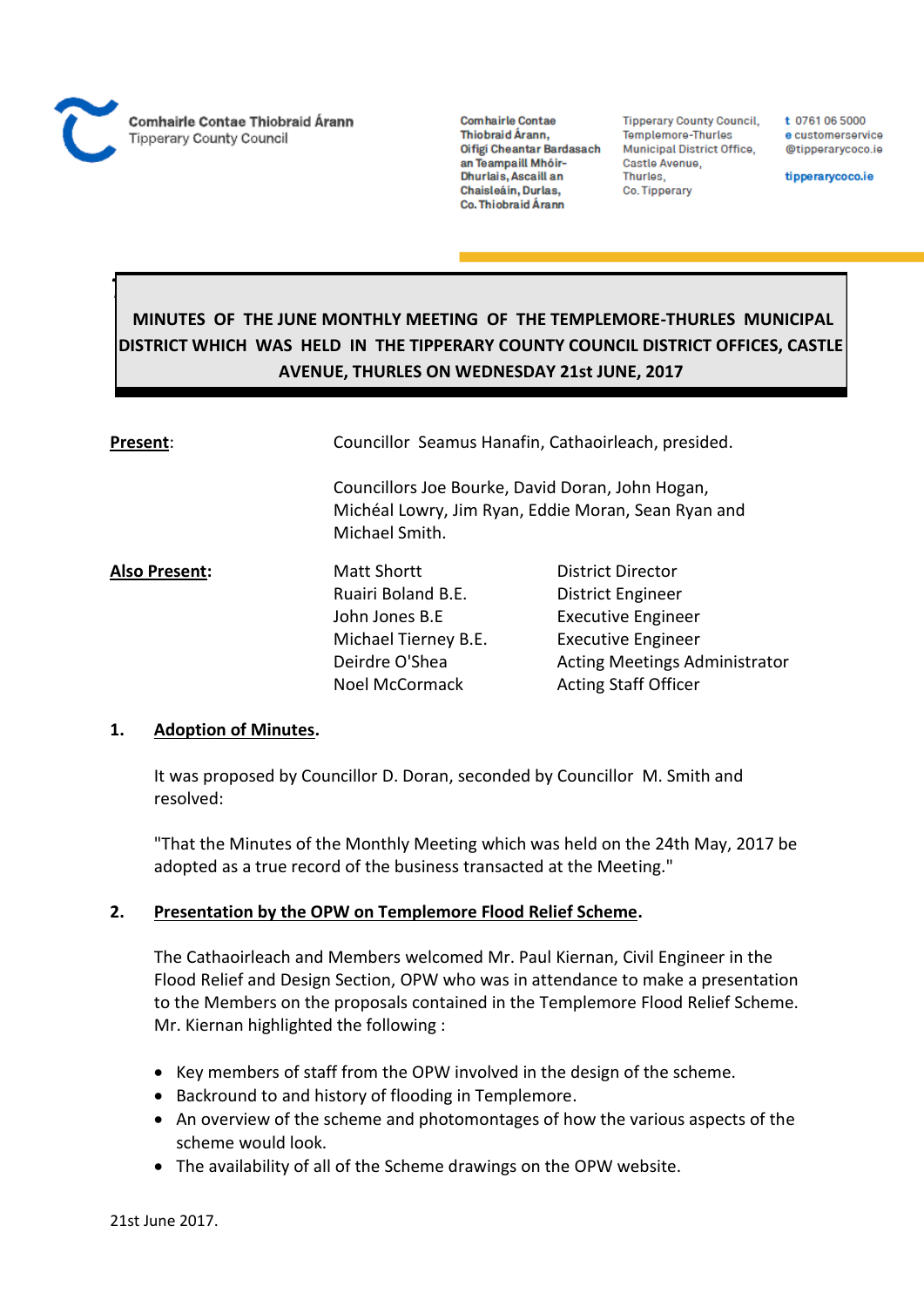

**Tipperary County Council,** Templemore-Thurles Municipal District Office, Castle Avenue, Thurles. Co. Tipperary

t 0761 06 5000 e customerservice @tipperarycoco.ie

tipperarycoco.ie

- Highlighted issues with regard to constrictions on the flow of the river.
- Provided details of the infrastructure to be put in place with the main inlet in Shortt's field.

The Cathaoirleach thanked Mr. Kiernan for his presentation and the Members raised the following points :

- Request that a copy of the Presentation be circulated to the Members.
- Assurance that local contractors will be employed to undertake the works.
- Commencement and completion dates for works.
- Establish if all of the land required is secured by the OPW and agreements in place in order to proceed with the scheme.
- Current position regarding contact with the new owners of lands previously in the ownership of Ms. Kinane and Derek Hassett.
- Concerns expressed regarding the closing of the Mall River channel as storm/surface water from properties located in Patrick Street, Templemore, enters this channel. An open drain should be maintained to deal with emergency situations.
- Establish if the OPW has surveyed all of the properties on Patrick Street, Templemore that discharge to the Mall River channel.
- Existing channel will be subjected to illegal dumping and stagnant water if left open which will also lead to unpleasant odours if no works are undertaken to the base of this channel.
- Establish who will be responsible for the maintenance of the channel if it is left open.
- Water should be left in the Mall River channel and flood relief measures should compliment this and provide assistance in times of flooding.
- Provision of a pool/paddling area for children where new channel location is proposed.
- Overall cost of the project.
- Establish potential level of disruption that will occur during construction stage and identify measures to mitigate/reduce levels of disruption anticipated.
- Outline the next steps involved in the Scheme.
- Establish if there are flood relief proposals for Thomond Road/Emmet Street, Thurles in the event of a severe flooding event.
- Current position in relation to addressing flooding at Priory Demesne and Oakdale Park, Templemore, which are not listed on the Scheme.
- Confirm if there are measures that can be undertaken to deal with the flooding of the Breaghagh River, Littleton.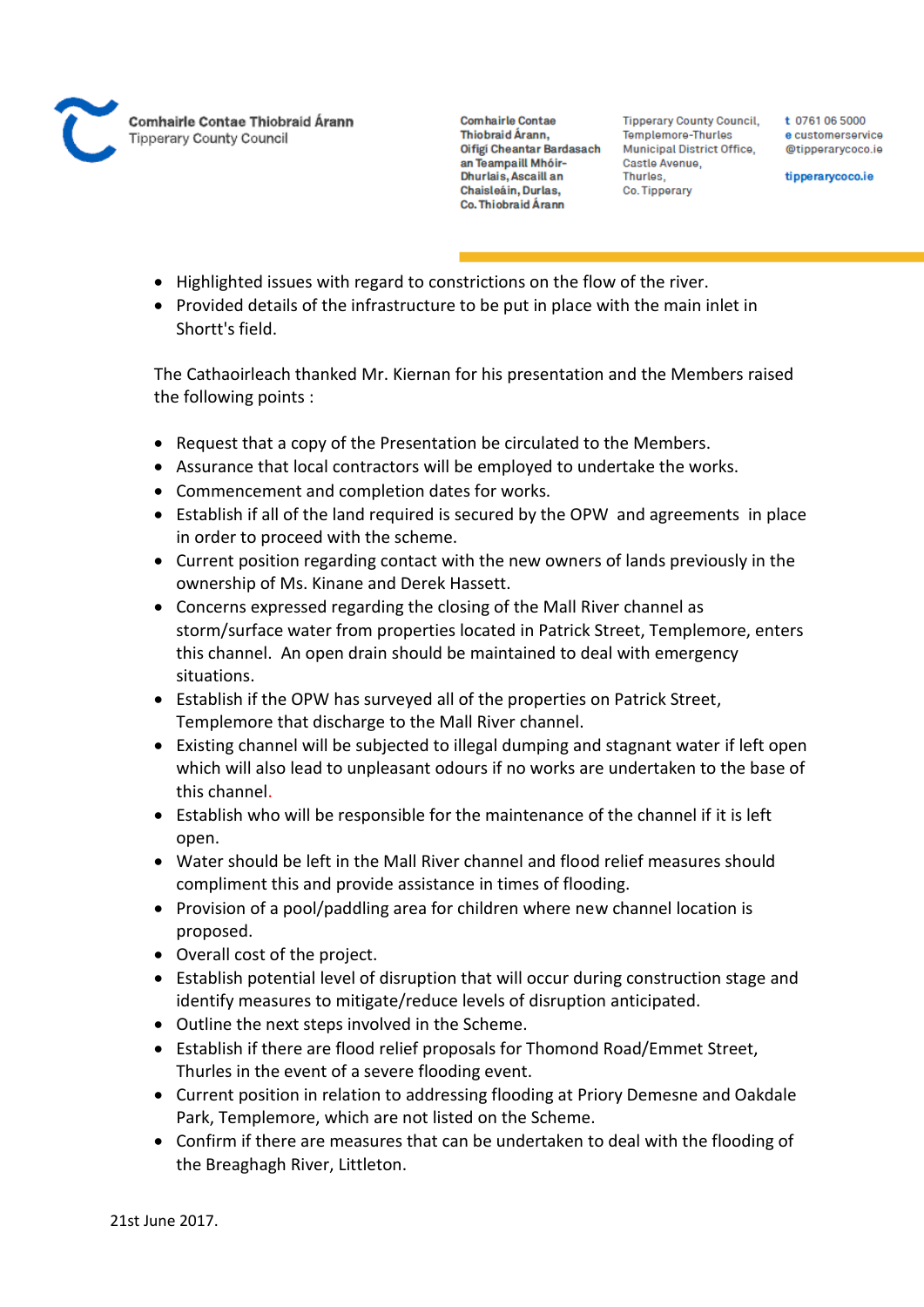

**Tipperary County Council,** Templemore-Thurles Municipal District Office, Castle Avenue, Thurles. Co. Tipperary

t 0761 06 5000 e customerservice @tipperarycoco.ie

tipperarycoco.ie

Responses to the issues raised were as follows:

- It is proposed to leave the existing channel open with the exception of a stretch adjacent to the Town Park to facilitate existing connections.
- The OPW is preparing to commence works and estimate a two year construction period with potential to reduce this time period.
- Negotiations with new landowners are ongoing.

The District Director acknowledged that the main issues raised by the Members related to what was to become of the main channel, the maintenance of the subsidiary channel and the treatment of existing outfalls to the Mall River.

It was agreed that the queries raised by the Members would be forwarded to the OPW and that a special meeting take place in the District Offices with a representative from the OPW on Tuesday, 4th July, 2017 at 10:00am to further discuss the issues of concern.

### **3. Presentation by RoadPlan Consulting on the Roscrea Traffic Management Plan.**

The Cathaoirleach welcomed Mr. Dermot Donovan, Roadplan Consulting Ltd to the Meeting. Mr. Donovan thanked the Members for the opportunity to make a presentation to them on the Roscrea Traffic Management Plan and he gave an overview of the Scheme as follows:-

- Outline of the Roscrea study area and data relating to traffic collisions in the town.
- Roscrea Town Centre Enhancement Plan.
- Accessibility to car parks on the west side of Main Street needs to be improved.
- Poor occupancy rates in some car parks needs to be addressed with improved signage and pedestrian linkage.
- Roscrea is a not a congested town and is well served by existing roads.
- The creation of a relief road to the western side of town through the old pharmaceutical plant would be of benefit and relieve traffic at the Birr Road/Green Street junction.
- Traffic calming measures required on the Birr Road.
- Footpaths throughout the town are old and narrow and are no longer fit for purpose.
- Examine the possibility of improving the approach roads to the town.
- Installation of a roundabout at Market Square.
- Proposed alterations to parking layout on Main Street and Church Street.
- Installation of a controlled pedestrian crossing on the Knock Road.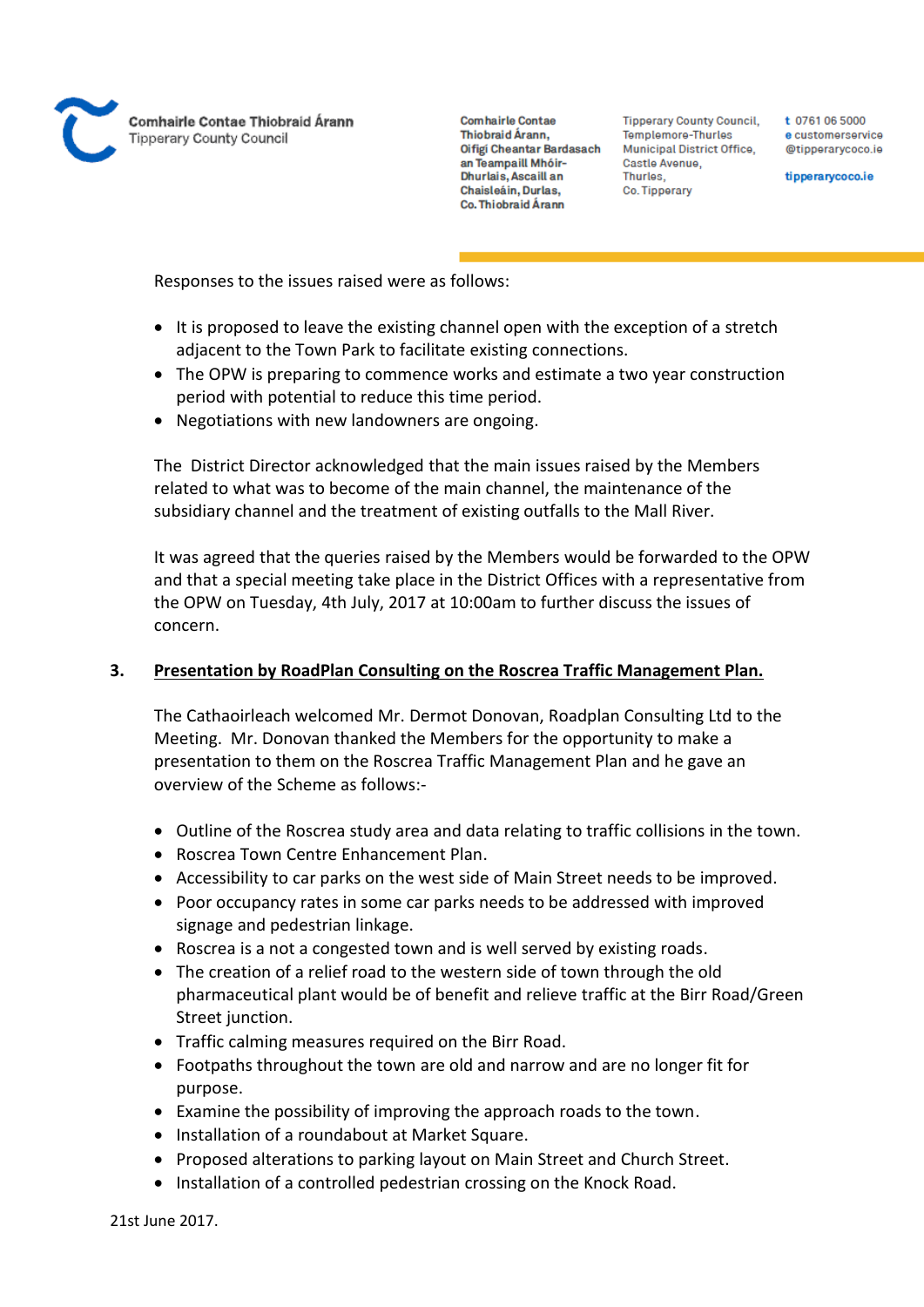

**Tipperary County Council,** Templemore-Thurles Municipal District Office, Castle Avenue, Thurles. Co. Tipperary

t 0761 06 5000 e customerservice @tipperarycoco.ie

tipperarycoco.ie

- The old by pass road should be blended into the town centre.
- Provision of cycle lanes.
- Creation of Transition Zones to delieniate entry to the town centre.
- Submissions received as a result of the public consultation process which centred mainly around concerns over proposed parking changes in the town centre and the alternative plan received from Roscrea Chamber of Commerce which made some very good suggestions.

The Members made the following observations:

- Commencement date for improvements to Market Square.
- The need to come up with a workable solution in regard to parking in the town centre.
- Take on board suggestions made by Roscrea Chamber of Commerce where appropriate.
- Improved pedestrian access to public car parks is essential.
- Hard shoulders should not be turned into cycle lanes due to the level of debris that accumulates in these areas forcing cyclists into traffic.
- Next steps on the implementation of the plan.
- Preparation of a Traffic Management Plan for Thurles.

Mr. Donovan acknowledged that cycle lanes need to be carefully designed to ensure safety of cyclists.

John Jones, Executive Engineer confirmed that a meeting of the steering group will be held this evening and that the provision of the roundabout at Market Square will be progressed to tender stage in the New Year.

The Members thanked Mr. Donovan for his very comprehensive presentation and he left the Chamber.

### **4. Presentation by Planning.**

The Cathaoirleach welcomed Karl Cashen, Director of Services and Brian Beck, Senior Planner to the Meeting.

Karl Cashen circulated a Planning Briefing Report which outlined the following:-

 Update on the preparation of the National Planning Framework - Ireland 2040: Our Plan.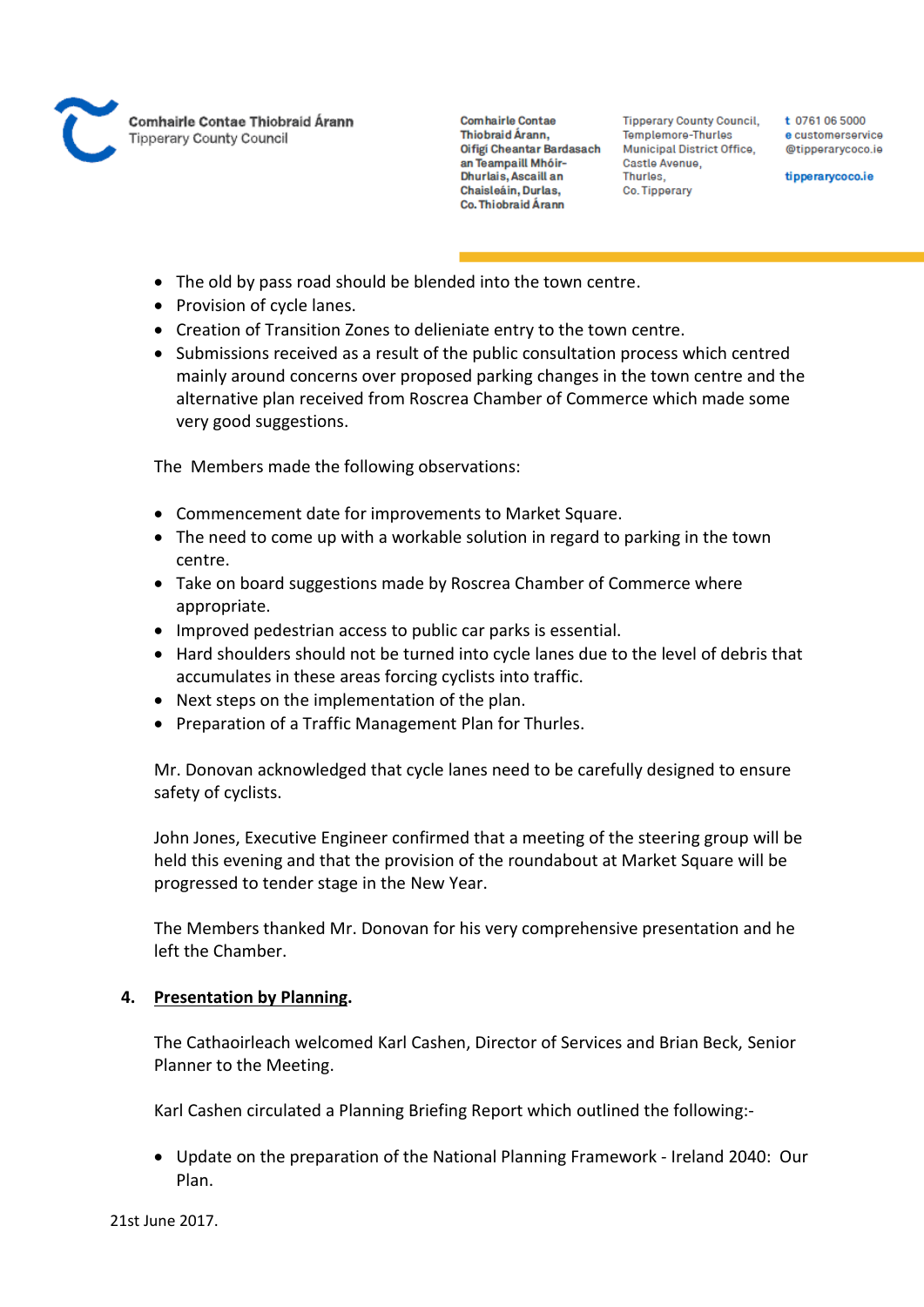

**Tipperary County Council,** Templemore-Thurles Municipal District Office, Castle Avenue, Thurles. Co. Tipperary

t 0761 06 5000 e customerservice @tipperarycoco.ie

tipperarycoco.ie

- Details of (i) Proposed Variation (No.4) of the South Tipperary County Development Plan: Fethard Settlement Plan, (ii) Proposed Variation to the North and South Tipperary County Development Plans: Settlement Plans and (iii) Proposed Variation to the North Tipperary County Development Plan, South Tipperary Development Plan and Town Development Plans: Vacant Sites.
- Draft Cluster Guidelines which will be prepared in July 2017 and presented to the Planning and Emergency Services SPC.
- A total of 14 no. projects under the Built Heritage Scheme were approved by the Department with funding totalling €85,330.00.
- All three projects recommended by the Council under the Structures at Risk Scheme have been approved by the Department with €30,000.00 approved for Blackcastle,Templemore.
- The Heritage Council approved project proposals for Carrick on Suir and Cashel and the Council has tendered for conservation consultants to complete the works by October, 2017.
- The Energy in Agriculture Conference will take place in Gurteen College on the 22nd August, 2017.
- Details of estates taken in charge in the District and applications currently under consideration.
- Number of planning applications received relating to the District and the County as a whole.
- Enforcement proceedings in regard to unauthorised developments from January to May 2017.

The Members made the following points:-

- Issues with the amount of Development Levies being charged by Irish Water.
- The onus placed on communities to engage the services of an Architect under the Structures at Risk Scheme is proving financially prohibitive.
- Concerns expressed regarding the proposed Variation dealing with Settlement Nodes.
- Timeline for the preparation of a new Development Plan for Templemore.
- Update in regard to the Taking in Charge of Cluain Glas, Thurles and Glencarrig, Roscrea.
- Careful consideration should be taken prior to inclusion of sites on the Derelict Sites Register and applying levies.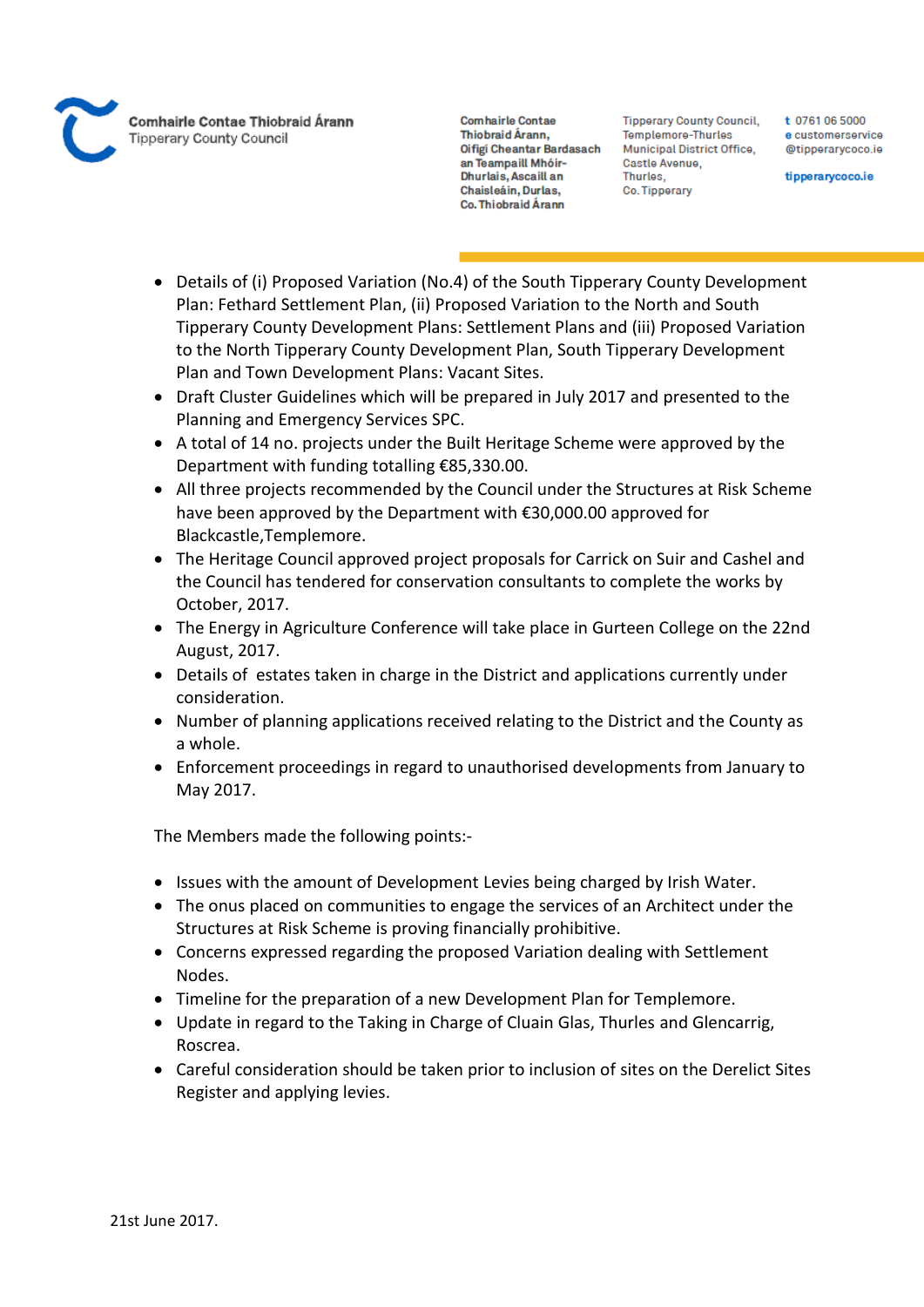

**Tipperary County Council,** Templemore-Thurles Municipal District Office, Castle Avenue, Thurles. Co. Tipperary

t 0761 06 5000 e customerservice @tipperarvcoco.ie

tipperarycoco.ie

Responses to the issues raised were as follows:-

- Irish water is using the water services levy amount which was contained in the Council's Development Contribution Scheme that was in place on handover and these rates had been front loaded and others reduced in order to finance much needed water infrastructure in the County.
- The terms of the Structures at Risk Scheme are set by the Department.
- The appointment of a dedicated Engineer to deal with Taking In Charge of Estates will increase progress in this area.
- The preparation of a new Development Plan for the County and its towns cannot commence until the completion of the National Planning Framework and the Regional Spatial Economic Strategy.
- Variations to existing Development Plans can be considered.
- An update on the Glencarrig estate will be emailed to Members.

The Cathaoirleach and Members thanked Karl Cashen and Brian Beck for their responses and they withdrew from the Chamber.

# **5. Proposal to declare the roads serving Ma Teine, Templemore, Co. Tipperary to be a public road.**

The Acting Meetings Administrator advised that the Director of Roads, Transportation, Health and Safety has recommended that the roads serving the housing estate at Ma Teine, Templemore be declared public roads and that the open spaces, carparks, sewers, watermains and service connections within the development be taken in charge.

It was proposed by Councillor E. Moran, seconded by Councillor J. Hogan and resolved:

"That pursuant to the provisions of Section 180 of the Planning & Development Act, 2000 (as amended) and Section 11 of the Roads Act, 1993, this Municipal District hereby agrees to declare the Roads serving the Housing Estate known as Ma Teine, Templemore to be public and to take in charge the open spaces, carparks, sewers, watermains and service connections within the development, as per the map which was on public display during the prescribed period and as outlined in the Director of Services Report to Members for the June 2017 Municipal District Meeting."

# **6. Update on the 2017 Work Programmes and the 2017 Budgets.**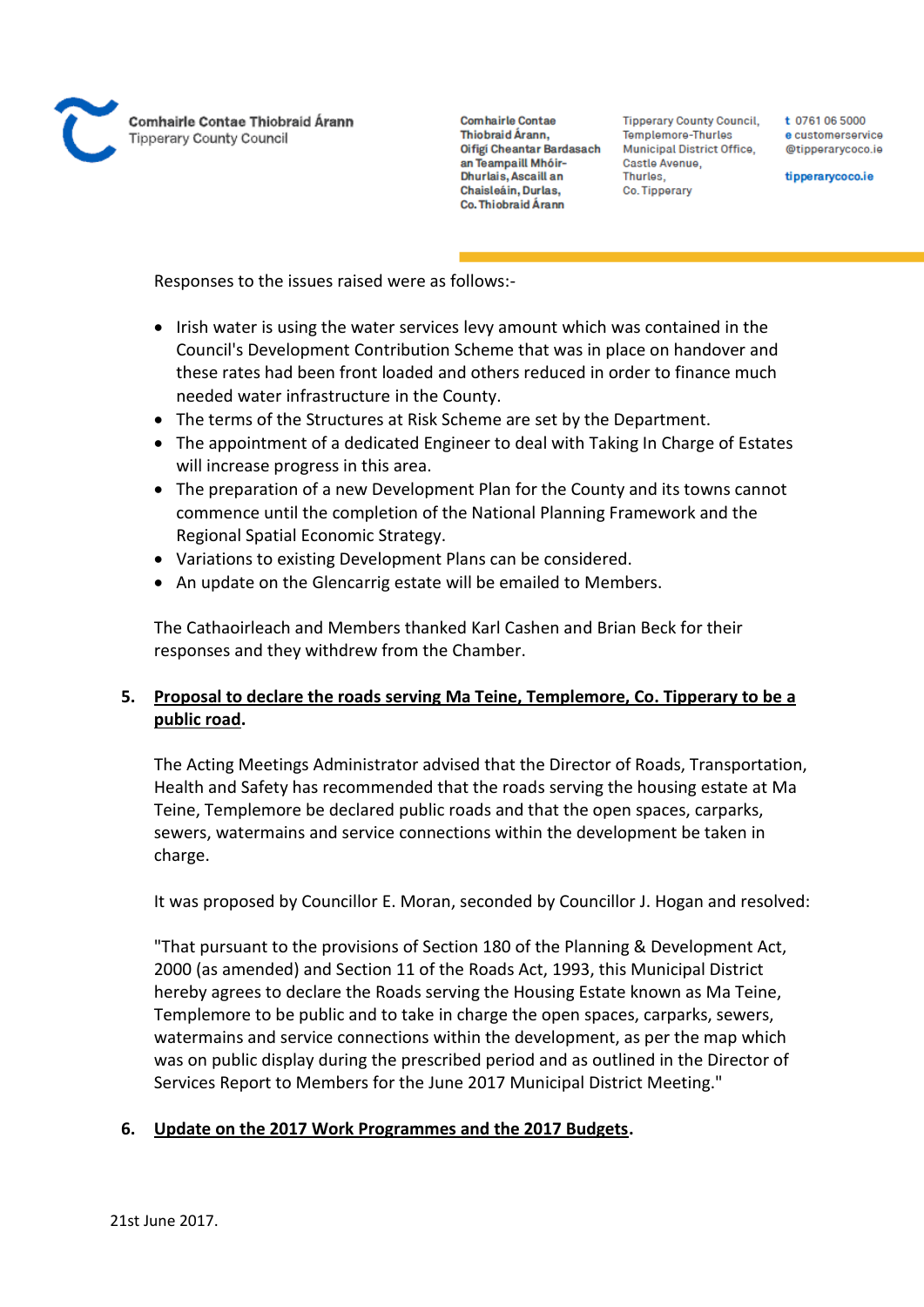

**Tipperary County Council,** Templemore-Thurles Municipal District Office, Castle Avenue, Thurles. Co. Tipperary

t 0761 06 5000 e customerservice @tipperarycoco.ie

tipperarycoco.ie

Copy of the expenditure to date on the Schedule of Municipal District Works was circulated at the Meeting.

The District Engineer gave the following update on the 2017 Work Programmes:

- Road strengthening works are 85% completed.
- The surface dressing programme is 50% complete and should be finished by the end of June.
- Works under the CLAR programme are 90% complete.
- Works under the GMA and CIS will commence once roadwork improvements are completed.

The Members raised the following issues:-

- Update on the resolution to the flooding at Maxfort Cross, Horse & Jockey.
- Update on traffic calming and signage at Scoil Ailbhe and the Gael Scoil Thurles and at Littleton National School.
- Carry out repairs to the road surface at Bowes Public House, Thomond Road, Mitchel Street, Suir Bridge and Emmet Street, Thurles.
- Update from the TII on improvements required on the N62 in Roscrea and the flyover at Ballymoreen, Littleton.
- Address flooding issues at Coolkip and Ashill, Horse & Jockey.
- Cut back overgrowth at Pouldine and in the Ballyduff Road as speed limit signs are obstructed.
- Repair the kerbs on the footpaths in Fanning Park, Two Mile Borris.
- Carry out repairs to the approach road in Upperchurch Village.
- Consider extending the double yellow lines at the entrance to the Order of Malta, Boheravaroon, Thurles.
- Removal of debris and rubble from the graveyard in Borrisoleigh.
- Concerns regarding condition of older Council housing stock in Templemore.
- Reduction in housing maintenance across the District with a lot more responsibility placed on the tenant in regard to housing repairs.
- Dampness and lack of a fire escape in leased apartments in Thurles.
- Cut back vegetation at Garrenroe Cross, Thurles and Skehana, Two-Mile-Borris.
- Prune trees on Bohernamona road near Loughtagalla Park, Thurles.
- Provision of CCTV and timeframe for the opening of the public convenience in Thurles Town Park.
- Update on removal of caravans at Templemore Sewerage Treatment Plant.
- Update on the footpath in Moyne graveyard.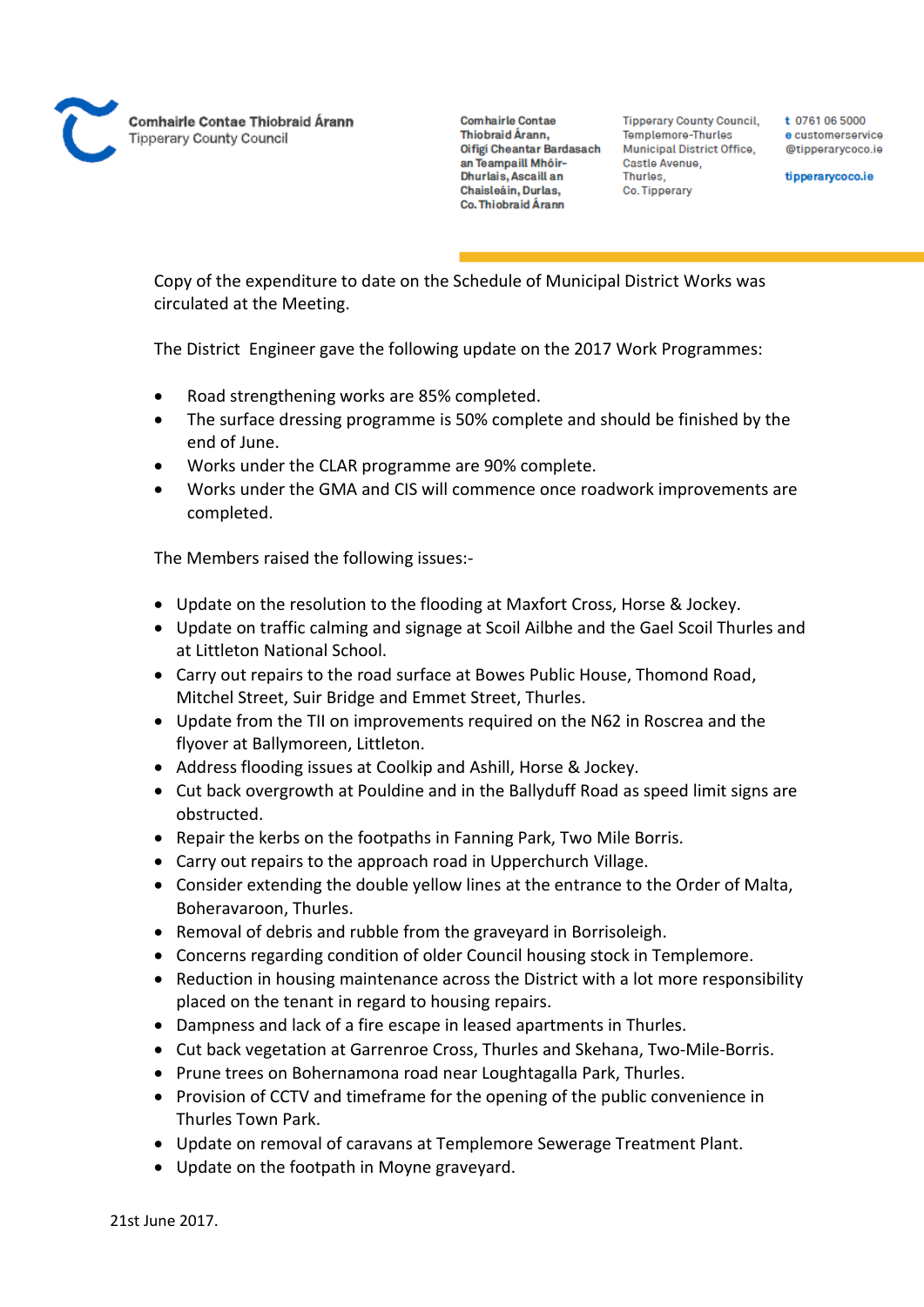

**Tipperary County Council,** Templemore-Thurles Municipal District Office, Castle Avenue, Thurles. Co. Tipperary

t 0761 06 5000 e customerservice @tipperarycoco.ie

tipperarycoco.ie

- Devise a scheme whereby someone could donate a bench to be located in Templemore Town Park Garden in honour of a former employee of the Council or an active member of the community.
- Provision of flashing speed signs in Loughmore.
- Resurfacing of the Roscrea Road out of Templemore.
- Update on the request for a pedestrian crossing in Clonmore as the application under CLAR was not successful.
- Address the issue of the gap in the public lighting on Parnell Street, Thurles.
- Excessive signage for Templemore in the village of Borrisoleigh needs to be addressed.
- Roads in the District are ravelling in the centre where the two surfaces meet which is causing a hazard.
- Consider progressing other viable projects under the Low Cost Safety Scheme if the approved projects are not being proceeded with this year.

Responses to the issues raised were as follows:-

- The issue of the gap in public lighting on Parnell Street, Thurles will be resolved with the erection of wall mounted lights.
- Vegetation at junctions will continue to be cut back.
- The repair of footpaths in Fanning Park, Two-Mile-Borris can be considered under the GMA 2018.
- Roadmarkings and signage will be improved on the approach to Scoil Ailbhe, Thurles.
- Works proposed at Borrisoleigh School under the Low Cost Safety Scheme may not go ahead this year as the school is not in a position to undertake the required improvements inside it's grounds.
- There is no guarantee that monies can be re-allocated under the Low Cost Safety Scheme 2016 and discussions will take place with Management on the inclusion of the Scheme at Colaiste Mhuire, Thurles.
- Irish Water has indicated that a new watermain will be laid from the Thurles Railway Station to Ahearnes Filling Station and this will further impact on the timeframe for the carrying out of works under the Low Cost Safety Scheme at the Lidl roundabout.
- There is insufficient funding available to repair roads in Thurles since the abolition of the Urban Road Minor Improvement Grant on the dissolution of the Town Councils.

### **7. Update on Projects.**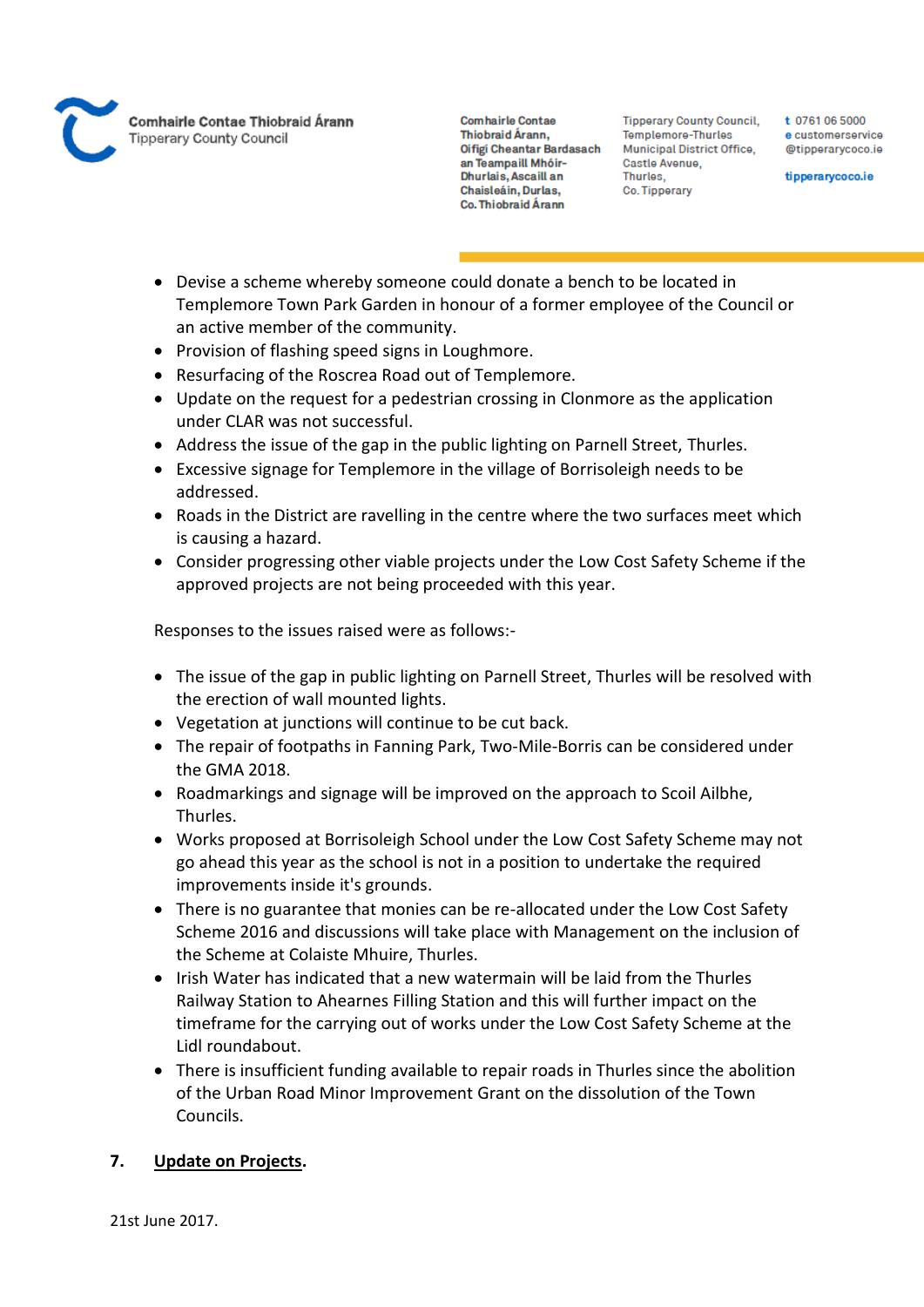

Comhairle Contae Thiobraid Árann<br>Tipperary County Council

Comhairle Contae Comnairte Contae<br>Thiobraid Árann,<br>Oifigí Cheantar Bardasach<br>an Teampaill Mhóir-<br>Dhurlais, Ascaill an<br>Chaisleáin, Durlas, Co. Thiobraid Árann

**Tipperary County Council,** Templemore-Thurles Municipal District Office, Municipal Distri<br>Castle Avenue,<br>Thurles, Co. Tipperary

t 0761 06 5000 e customerservice @tipperarycoco.ie

tipperarycoco.ie

| Roscrea Enhancement Scheme and              | This was dealt with under item 3 on the     |
|---------------------------------------------|---------------------------------------------|
| Roscrea Traffic and Transportation Plan.    | agenda.                                     |
| Roscrea, Templemore and Thurles Town        | Closing date for receipt of applications is |
| <b>Enhancement and Painting Schemes</b>     | Friday 30th June, 2017.                     |
| 2017.                                       |                                             |
| Templemore Christmas Lighting Plan.         | Proposals were circulated to the            |
|                                             | Members for review at the Meeting and       |
|                                             | approved.                                   |
| Repairs / Improvements to Templemore        | Consultants have been selected and          |
| Town Hall.                                  | appointments will be made shortly.          |
| Templemore Town Park Extension.             | The Council is awaiting feedback from       |
|                                             | stakeholders.                               |
| Structures at Risk Fund 2017 - Blackcastle, | Tender documents have been prepared         |
| Templemore.                                 | for conservation works to Blackcastle,      |
|                                             | Templemore and Consultants will be          |
|                                             | appointed in July.                          |
| Liberty Square Refurbishment and            | A meeting was held with the Consultants     |
| development of a carpark.                   | last week and they are to come back with    |
|                                             | a full programme of works for the next      |
|                                             | <b>Steering Group Meeting.</b>              |
| Thurles Town Park.                          | Repairs to the roof of the disused<br>i.    |
|                                             | building should be complete in              |
|                                             | about one week and the Council              |
|                                             | will explore potential uses for the         |
|                                             | building and bring back proposals           |
|                                             | to the Members.                             |
|                                             | ii.<br>The Council is awaiting approval of  |
|                                             | the Gardaí for the CCTV server              |
|                                             | covering Thurles town to be                 |
|                                             | relocated to the Garda Station,             |
|                                             | Thurles.                                    |
|                                             | The public toilet should be<br>iii.         |
|                                             | operational within the week.                |
|                                             |                                             |
|                                             | A wheelchair accessible swing will<br>iv.   |
|                                             | be installed this year which is             |
|                                             | being financed by a local charity.          |
| Carpark at St. Patrick's Cemetery, Thurles. | Works will commence on completion of        |
|                                             | the road works programme.                   |
| Village Enhancement Works 2017.             | Works will commence on completion of        |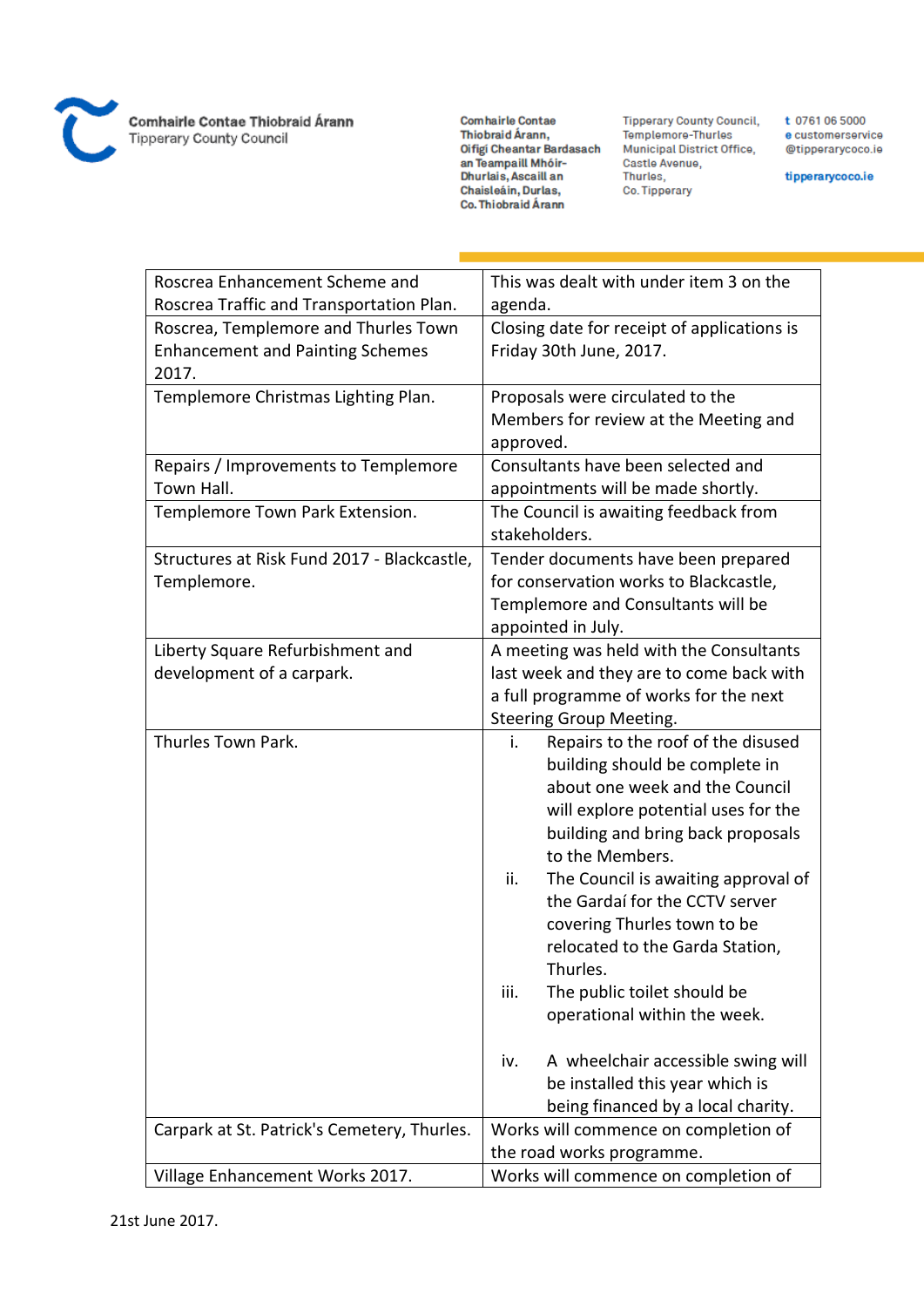

**Tipperary County Council,** Templemore-Thurles Municipal District Office, Castle Avenue, Thurles. Co. Tipperary

t 0761 06 5000 e customerservice @tipperarycoco.ie

tipperarycoco.ie

the road works programme.

The District Director confirmed that the proposals for Liberty Square,Thurles had been disability audited and that he expected that there will be at least one controlled crossing installed on the Square.

#### **8. Notices of Motion.**

#### **a) Notice of Motion in the name of Councillor J. Hogan.**

Councillor J. Hogan formerly moved the following Notice of Motion in his name:

"I am calling on Tipperary County Council to secure funding for the upgrade of Turtulla Cross, Thurles and construct a new footpath linking Archestown Industrial Estate to the N62 to facilitate the new ETB apprenticeship centre. Funding may be sourced from TII or the low cost safety scheme."

The response circulated to the Members with the Agenda in advance of the Meeting is as follows:

"The Council has engaged Roadplan to prepare a report on Turtulla junction and the road leading to Archerstown Industrial Estate, Thurles."

Councillor Hogan expressed satisfaction with the response and indicated that the securing of the Apprenticeship Centre hinged on required improvement works being undertaken.

### **b) Notice of Motion in the name of Councillor M. Smith.**

Councillor M. Smith formerly moved the following Notice of Motion in his name:

"I am calling on the Templemore-Thurles Municipal District to support the inclusion of Abbey Street and Chapel Lane in the recently proposed Roscrea Town Enhancement & Painting Scheme 2017."

The response circulated to the Members with the Agenda in advance of the Meeting is as follows: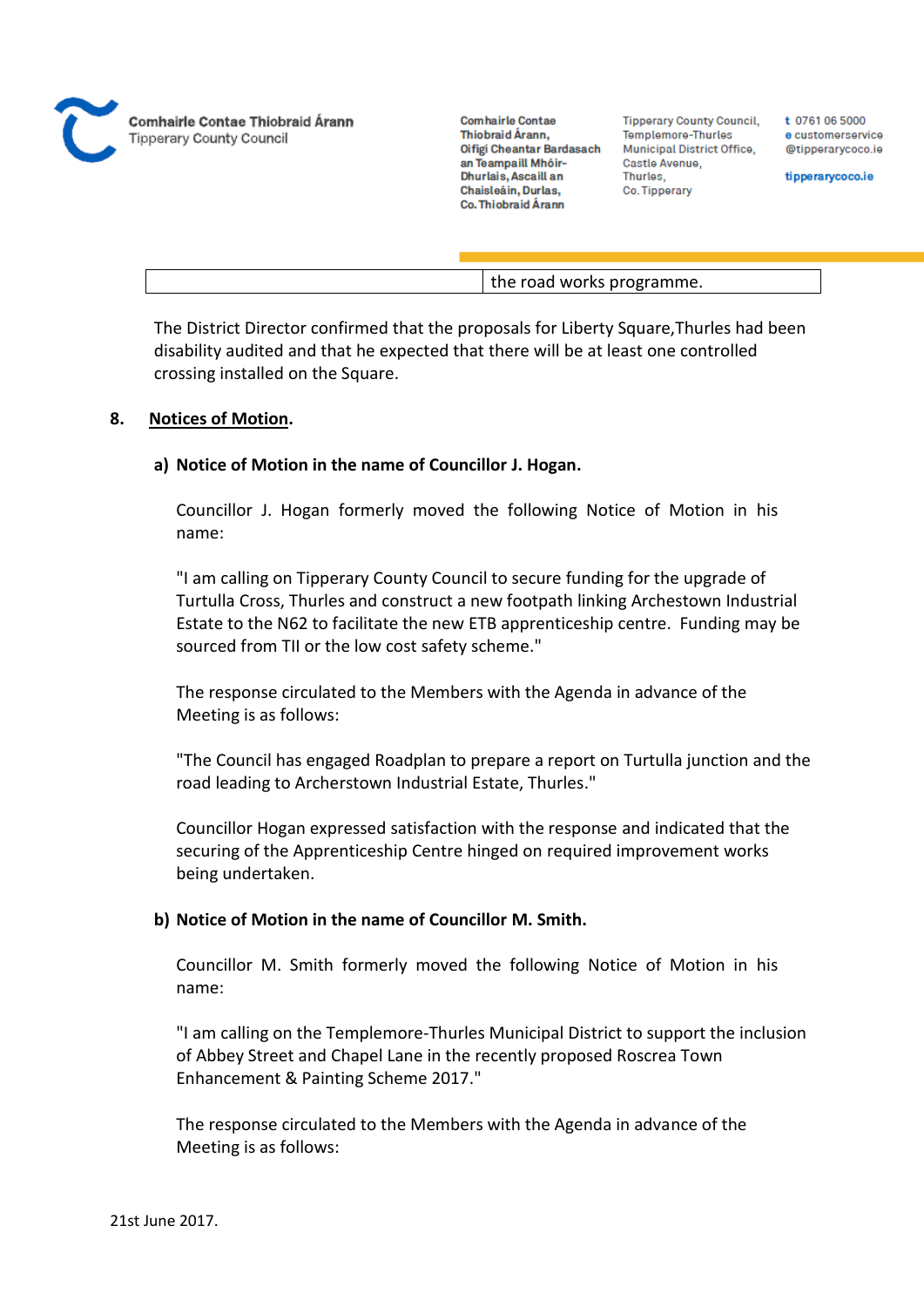Comhairle Contae Thiobraid Árann **Tipperary County Council** 

**Comhairle Contae** Thiobraid Árann. Oifigi Cheantar Bardasach an Teampaill Mhóir-Dhurlais, Ascaill an Chaisleáin, Durlas, Co. Thiobraid Árann

**Tipperary County Council,** Templemore-Thurles Municipal District Office, Castle Avenue, Thurles. Co. Tipperary

t 0761 06 5000 e customerservice @tipperarycoco.ie

tipperarycoco.ie

"The Roscrea Town Enhancement & Painting Scheme has been set for 2017 and it is not proposed to make any changes to the Scheme as advertised. Concentration is on streets that are town centre orientated."

Councillor M. Smith expressed his dissatisfaction with the response and questioned why certain areas were being excluded from the Scheme.

Councillor E. Moran seconded the Motion.

The Acting Meetings Administrator confirmed that the scheme was solely town centre focused where eligible streets had a residential / commercial mix and funding was being made available on that basis .

The District Director confirmed that there were other streams of funding available to Chapel Lane, Roscrea.

#### **c) Notice of Motion in the name of Councillor S. Ryan.**

Councillor S. Ryan formerly moved the following Notice of Motion in his name:

"That the Council would convert the surface at the playground in Derrynaflan, Littleton from grass to synthetic to prevent grazing on it by horses."

The response circulated to the Members with the Agenda in advance of the Meeting is as follows:

"The replacement of the grass surface with a synthetic surface would be substantial and there is no budget available for the works. "

Councillor S. Ryan indicated that there is an ongoing issue with horses in the playground and the cost of removing them would be better spent on installing a new surface.

The District Director suggested that Councillor Ryan liaise directly with Michael Tierney, Executive Engineer to explore alternative solutions to the problem.

#### **d) Notice of Motion in the name of Councillor S. Ryan.**

Councillor S. Ryan formerly moved the following Notice of Motion in his name: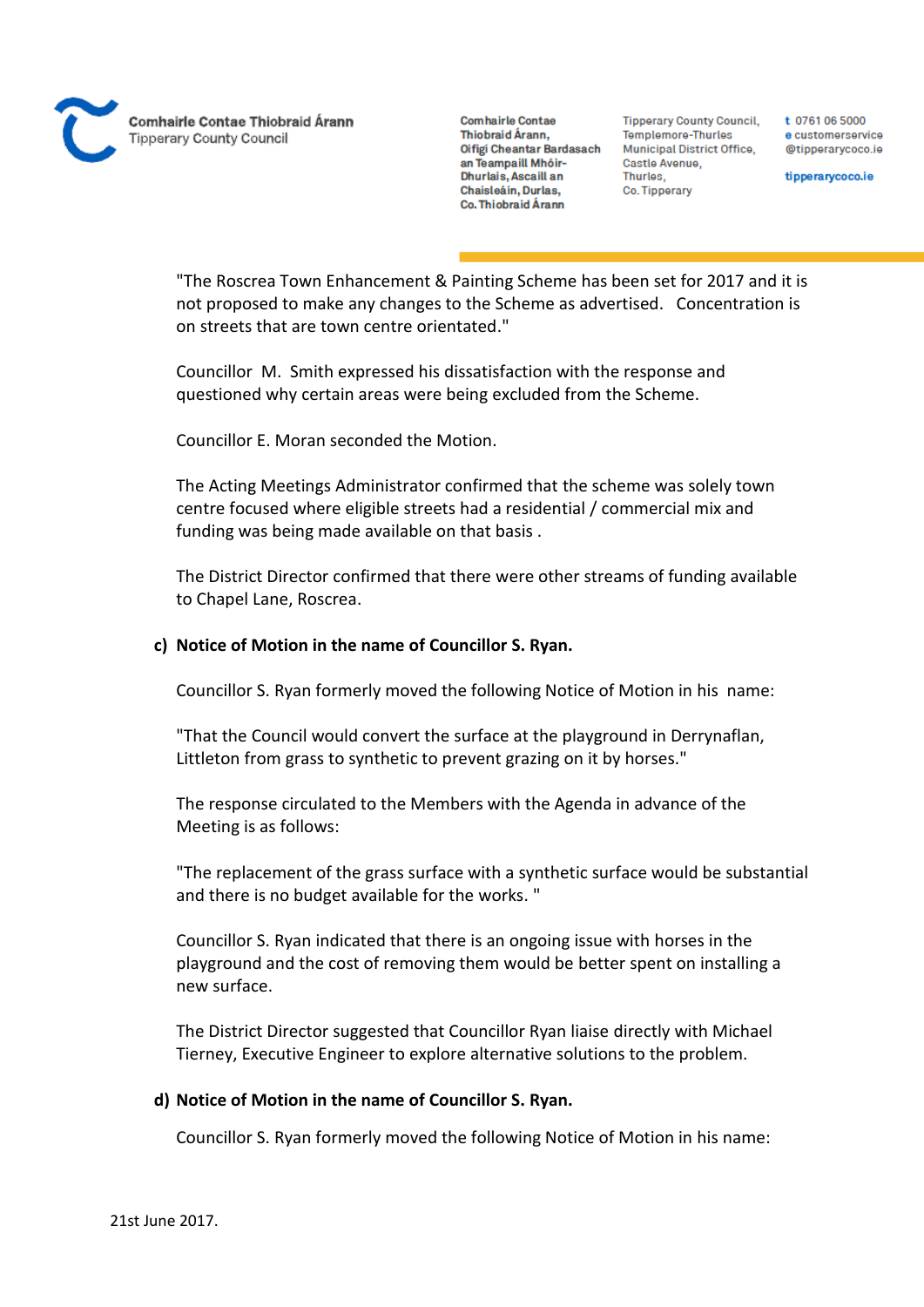

**Tipperary County Council,** Templemore-Thurles Municipal District Office, Castle Avenue, Thurles. Co. Tipperary

t 0761 06 5000 e customerservice @tipperarycoco.ie

tipperarycoco.ie

"That the Council would seek to extend the footpath in the Horse & Jockey Village close to the roundabout to allow for safer access by pedestrians."

The response circulated to the Members with the Agenda in advance of the Meeting is as follows:

"The request will be considered under the GMA 2018"

Councillor Ryan expressed his satisfaction with the response

#### **e) Notice of Motion in the names of Councillors D. Doran & J. Ryan.**

Councillor D. Doran formerly moved the following Notice of Motion in his name and in the name of Councillor J. Ryan:

"We are calling on this Council to install a footpath on the Moyne/Rahealty road from the entrance to the old Eircom exchange building at Loughtagalla thereby removing the dangerous blind bend which presently is a major health and safety risk, most particularly for pedestrians."

The response circulated to the Members with the Agenda in advance of the Meeting is as follows:

"There is no funding available in 2017 to undertake the works. This proposal could be considered as a future application under the Low Cost Safety Scheme"

Councillor D. Doran expressed his satisfaction with the response and queried the costs involved. Councillor J. Ryan seconded the Motion and indicated that landowners were agreeable to transfer the necessary lands.

The District Engineer confirmed that costs would be significant and that there was no specific budget available at this time.

#### **9. Correspondence.**

#### i. Thurles.ie Website.

The Acting Meetings Administrator confirmed that the IT section are actively seeking to regain control of the domain name.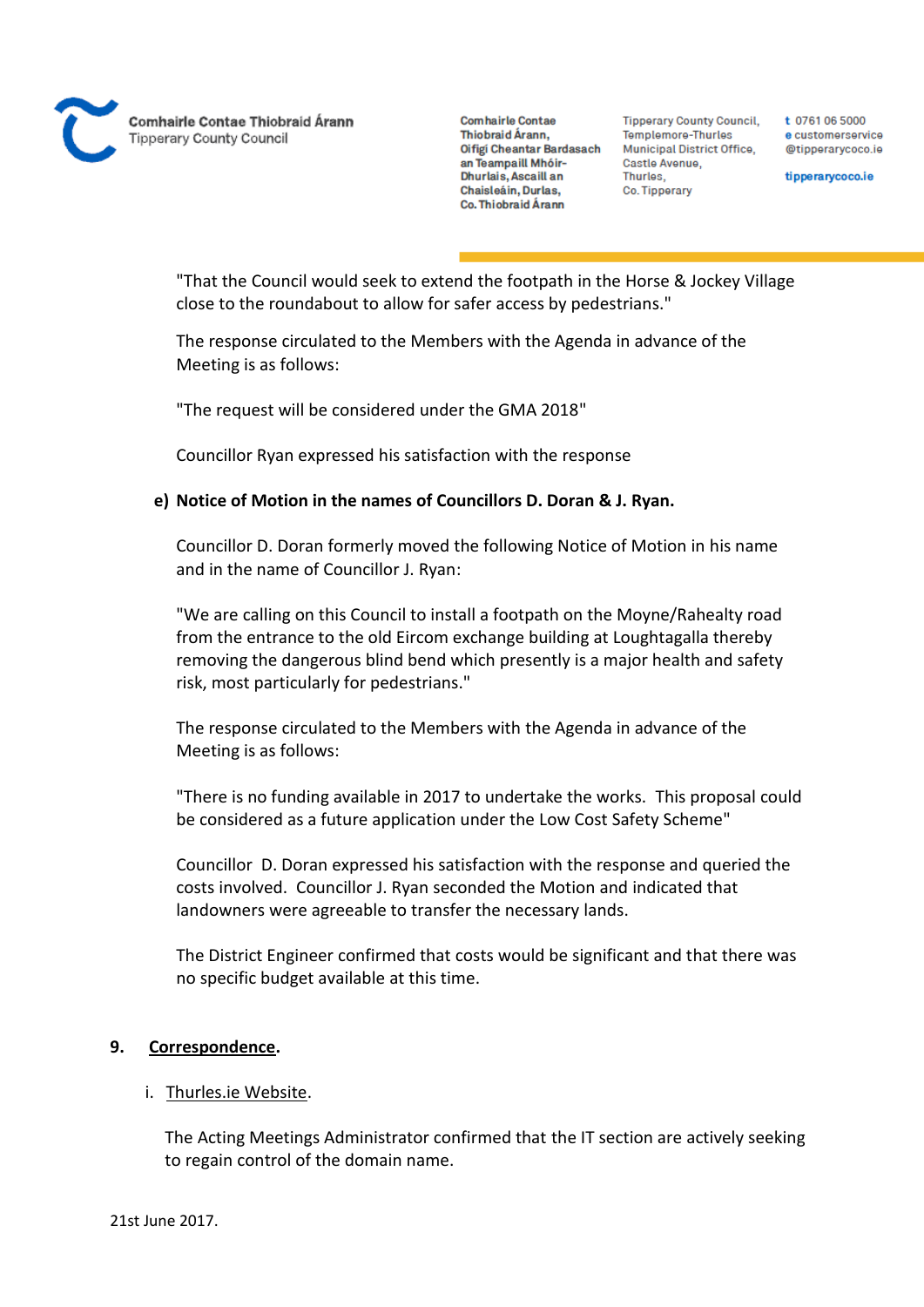

**Tipperary County Council,** Templemore-Thurles Municipal District Office, Castle Avenue, Thurles. Co. Tipperary

t 0761 06 5000 e customerservice @tipperarycoco.ie

tipperarycoco.ie

## ii. Our Lady's Secondary School Templemore.

The Acting Meetings Administrator outlined the contents of a letter received from Ms. Patricia Hogan, Principal, Our Lady's Secondary School, Templemore, expressing appreciation to the Council on the awarding of a Civic Reception to Our Lady's Secondary School Hurling Team Panel.

# iii. Moyne / Templetuohy Parish Forum - Lisheen Windfarm Trust Approval to Payment of Grants.

The Acting Meetings Administrator advised that Lisheen Windfarm Trust provides funding for payment of grants to community / voluntary groups in the area towards capital expenditure incurred by them. She indicated that John Jones, Executive Engineer has confirmed that the projects have been completed. The following grants have been recommended by the Trust:

| $\equiv$ | Moyne Athletic Club                | €22,500.00 |
|----------|------------------------------------|------------|
| $\equiv$ | Moyne/Templetuohy Hurling GAA Club | €10,000.00 |
|          | - Templetuohy Community Centre     | €17,500.00 |

It was proposed by Councillor J. Hogan, seconded by Councillor D. Doran and resolved:-

"That the following Grants be paid as recommended:

| $\equiv$ | Moyne Athletic Club                | €22,500.00  |
|----------|------------------------------------|-------------|
| $\equiv$ | Moyne/Templetuohy Hurling GAA Club | €10,000.00  |
|          | - Templetuohy Community Centre     | €17,500.00" |

# **12. Votes of Congratulations / Sympathy.**

 Councillor J. Ryan congratulated Father Michael Mullaney on being appointed President of Saint Patrick's College, Maynooth.

# **13. Any Other Business.**

| Update on CCTV system in Thurles | i. The District Director confirmed that |
|----------------------------------|-----------------------------------------|
|                                  | the CCTV system in Thurles is           |
|                                  | operational and relaying live pictures  |
|                                  | to the Garda Station.                   |
|                                  | ii. The process is underway to have the |